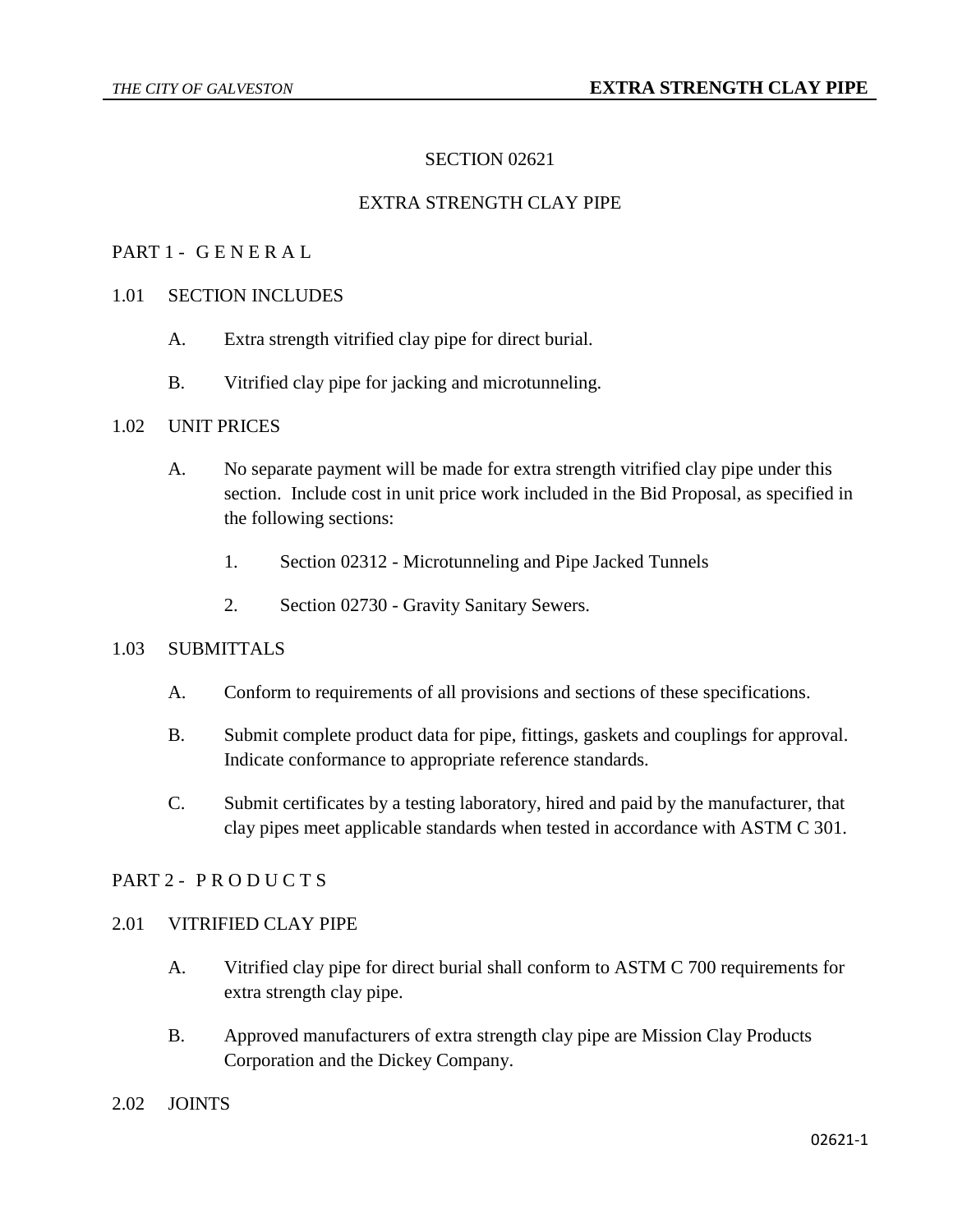- A. Joints for extra strength vitrified clay shall conform to ASTM C425.
	- 1. For clay pipe 21 inches in diameter and larger, conform to requirements for compression joints for bell-and-spigot pipe.
	- 2. For clay pipe 18 inches in diameter and smaller, conform to requirements for compression couplings for plain-end pipe.
- B. Joints for jacking, sliplining, and microtunneling pipe shall conform to ASTM C1208.

# 2.03 GASKETS

- A. Furnish when no contaminant is identified, rubber or polyurethane elastomer gasket material conforming to standards listed above.
- B. Pipe to be installed in potentially contaminated areas, as shown on the plans or identified in the field by the Owner's Representative, especially where free product is found near the elevation of the proposed sewer, shall have the following gasket material for the noted contaminants:

| <b>CONTAMINANT</b>           | <b>GASKET MATERIAL REQUIRED</b>         |
|------------------------------|-----------------------------------------|
| Petroleum (diesel, gasoline) | Nitrile Rubber                          |
| <b>Other Contaminants</b>    | As recommended by the pipe manufacturer |

# 2.04 COMPRESSION COUPLINGS

- A. The PVC collar material for compression couplings of plain-end pipe shall conform to requirements of ASTM D 1784, Class 12454-B.
- B. Couplings for microtunneling and other pipe jacking methods shall be made with Type 316 stainless steel sleeve couplings that utilize elastomeric sealing gaskets as the sole means to maintain joint watertightness. The joints shall have the same outside diameter as the pipe so when the pipes are assembled, the joints are flush with the pipe outside surface.

# PART 3 - EXECUTION

# 3.01 INSTALLATION

A. Conform to installation requirements of Sections 02312 - Microtunneling and Pipe Jacked Tunnels and 02730 Gravity Sanitary Sewers.